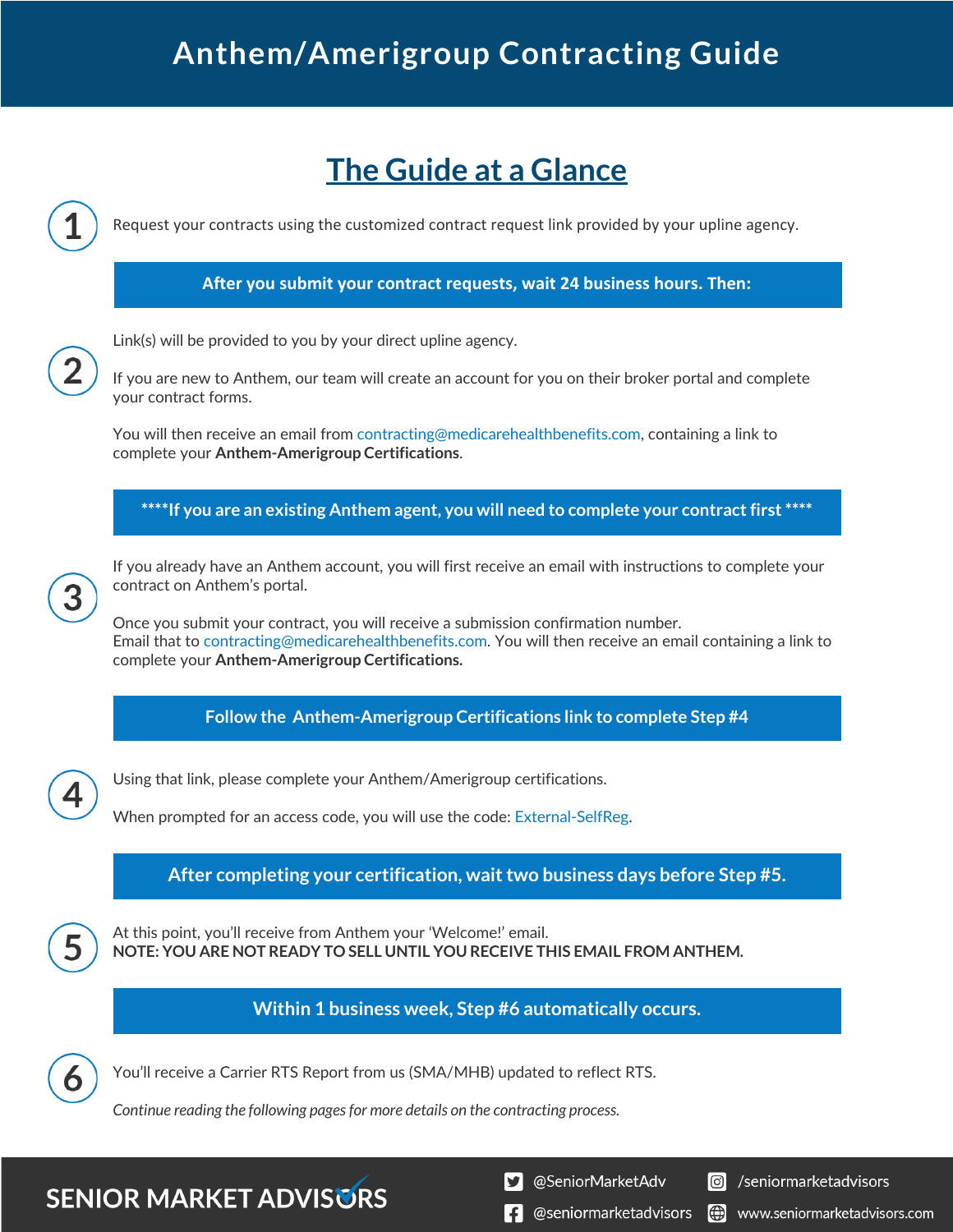The Anthem/Amerigroup contracting link will be coming from the email address below.

### **- contracting@medicarehealthbenefits.com -**

#### **\*\*\*\*Please read all instructions before completing your contract.\*\*\*\***

The email will contain a link to complete your certifications. An example of what the email looks like is below**:**

#### Good afternoon!

We have received your request to contract with Anthem/Amerigroup. At your earliest convenience, please complete the carrier certifications using the link and information below.

#### **Anthem-Amerigroup Certifications**

#### **Access Code: External-SelfReg**

Please remember that you cannot sell until you appear as appointed with the carrier on the state DOI and have completed your certifications.

If you have any questions, please let us know.

Thanks!

If you are an existing Anthem agent, you will need to submit your contract before you can complete the certification. You will receive an email from contracting@medicarehealthbenefits.com, containing instructions to submit a contract on the Anthem portal.

After submitting your contract, you will receive a confirmation number. Email that number, and we will send you the certification link email as described above.

#### **IMPORTANT: you will NOT be Ready to Sell until you complete all certifications and receive a Welcome Email from the carrier.**

**SENIOR MARKET ADVISURS** 

S @SeniorMarketAdv

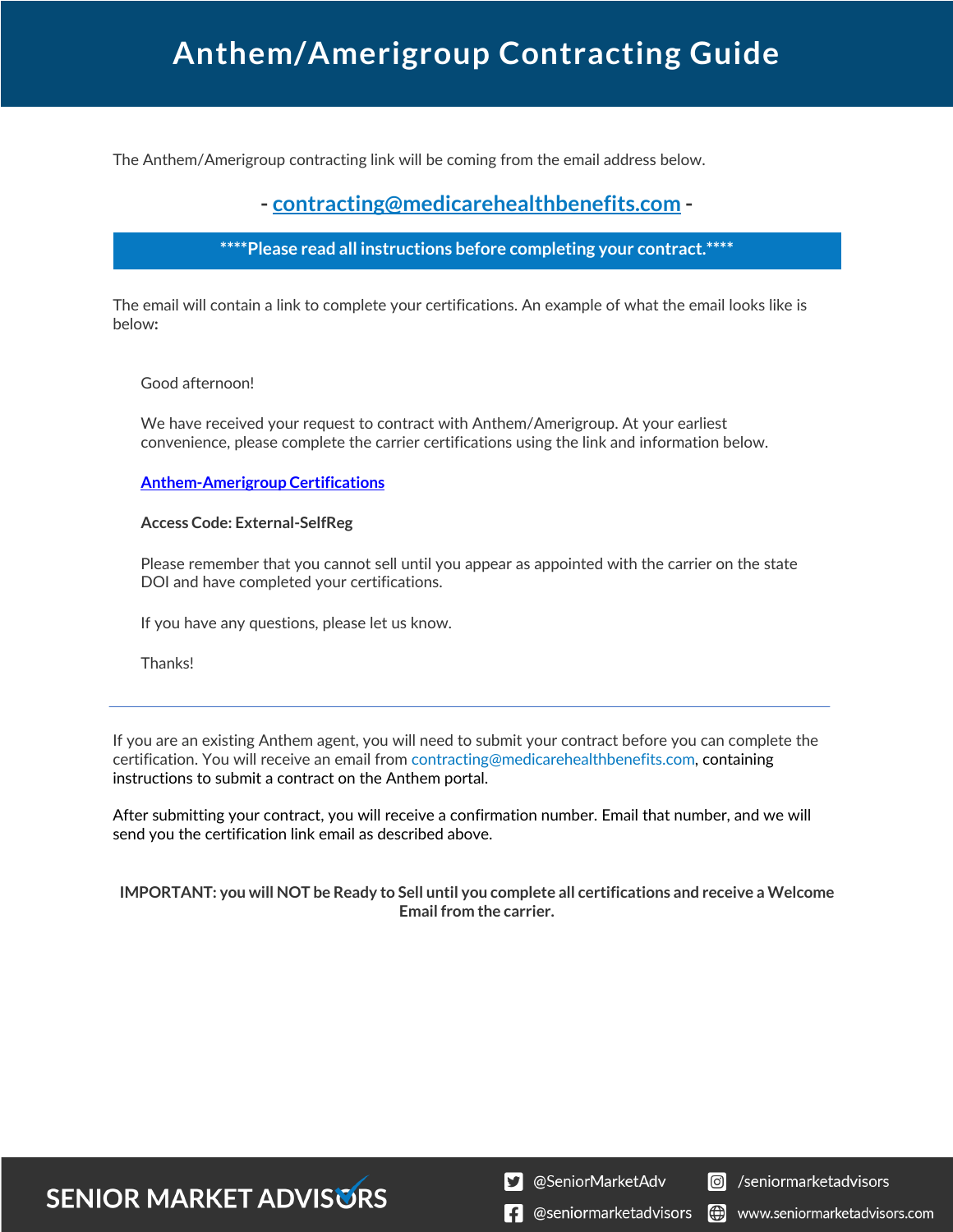### **Online Certification Process Required for 2020 Medicare Training:** *Medicare Advantage and Part D Certification* **(External-SelfReg)**

**In order to market Medicare Advantage and Part D products, CMS requires that agents be certified annually. The 2020 certification site will be accessible June 26 with a simple registration process.**

**2020 Courses required for certification include:**

- **AHIP Medicare Training, including Fraud, Waste & Abuse (FWA)**
- **Compliance Training**
- **Product Training**

**The AHIP Medicare Training** is one of the courses required to be allowed to market and sell our 2020 plans whether you were certified for Medicare Advantage or Part D plans for 2019 or are just getting certified now. AHIP also includes Fraud, Waste & Abuse courses as part of their Medicare Advantage and Part D certification program.

**AHIP Re-certification:** If you took and passed AHIP certification for 2019, the system will recognize you when you register, and you will be presented the AHIP re-certification course for 2020. Re-certification presents you with all 5 AHIP MA/Part D modules, but you are only required to review parts 4 and 5. You are not required to review parts 1, 2 or 3; however, you will be tested on all 5 parts. Estimated time to complete the AHIP MA/Part D modules is approximately 4 hours. There is a 2 hour time limit on the AHIP MA/Part D final exam. Successful completion of the AHIP exam requires a score of 90% or better. You are allowed 3 attempts per registration to achieve a passing score on the final exam.

AHIP has already updated their site to the 2020 version of the certification and exam. You can no longer access the 2019 version. Our Anthem certification training site which provides access to the certification discount has been updated to reflect this change as well. If you have not taken the 2019 certification and choose to do so now, you will receive credit for both 2019 and 2020 for the AHIP Medicare Training. In addition, if you have not taken the 2019 Compliance and Product Training and choose to do so now, you will receive credit for both 2019 and 2020 upon successful completion.



### **SENIOR MARKET ADVISURS**

@SeniorMarketAdv



 $\left| \cdot \right|$  @seniormarketadvisors  $\left| \right|$  www.seniormarketadvisors.com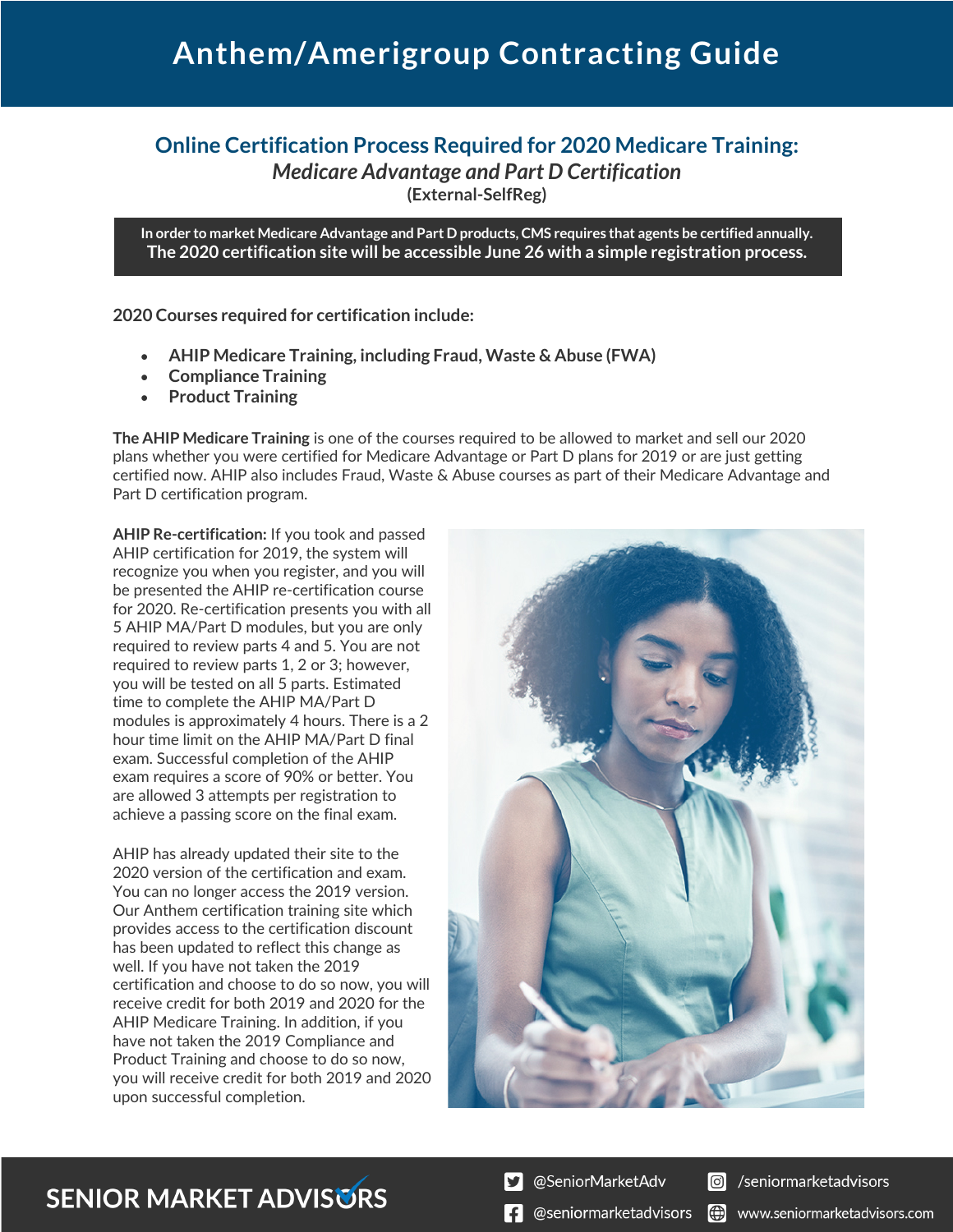**AHIP Fraud, Waste & Abuse (FWA):** This additional segment of the 2020 AHIP training program provides information on Nondiscrimination, Fraud, Waste & Abuse, and General Compliance. Successful completion of each topic requires a score of 70% or better. AHIP FWA testing is separate from the AHIP Medicare Advantage and Part D final exam.

**2020 Compliance Training** modules are available now on our Anthem certification training site. Modules include Foundation/Basics, Risk Prevention, Sales Event Reporting and Tools for Compliant Selling. Estimated time to complete a compliance module is approximately 20 minutes, however this may vary. The estimated time to complete the compliance certification exam is 10-20 minutes per module. Required passing scores vary by module and will be noted in the course instructions.

**2020 Product Training** modules are accessible upon completion of the Compliance Training modules. You are required to complete the modules for the products you intend to sell. **If you intend to sell MAPD plans, the Part D course must be completed along with the HMO and/or PPO training. For SNP plans, you must take the SNP and Part D modules, as well as the HMO or PPO module, depending on the type of SNP plan available in your area.** Estimated time to complete a product module is approximately 20 minutes, however this may vary. The estimated time to complete the product certification exam is 10-20 minutes per product module. All product modules require a score of 90% or better.

**All new agents will need to login as a first-time visitor and create a profile before starting the certification training. Existing agents can login with their username and password from last year. There are links to assist you if you have forgotten either of them.**

### **User Registration**

- 1. Click the certification link provided here: https://anthem.cmpsystem.com/ext/ahip/login.php
- 2. Logging in or Creating a Profile
	- a. New Agents: Click the "*First Time Visitors*" button to create a new profile.
	- b. Existing Agents: Log in with last year's username and password. There are links to assist you if you have forgotten either of them.
- 3. In the Access Code Field, Key in **External-SelfReg** (with hyphen, exactly as shown) and click *Submit*. Agents creating a new profile can proceed to Step 4. Existing Agents can skip to Step 7.
- 4. New Agents will be taken to the Registration "*Step 1 of 3*" page where the following fields will need to be populated:
	- a. Last name (enter name as it appears on license)
	- b. Date of birth (*mm/dd/yyyy* format)
	- c. Last 4 digits of Social Security Number (SSN)
- 5. The Registration "Step 2 of 3" page will display; complete all required fields (marked with a red asterisk) such as name, email address:
	- a. Click the "*Find my NPN*" button to retrieve your National Producer Number.
	- b. Create a password and re-enter it to confirm.
	- c. Enter other required fields, such as email address, company name, phone number, etc.
	- d. Click the *Register* button.
- 6. The Registration "*Step 3 of 3*" page will display confirming your registration and providing you with your username. Be sure to make note of this. Click *Continue*. New agents proceed to Step 8.

**SENIOR MARKET ADVISURS** 

S @SeniorMarketAdv



 $\left| \cdot \right|$  @seniormarketadvisors  $\left| \oplus \right|$  www.seniormarketadvisors.com